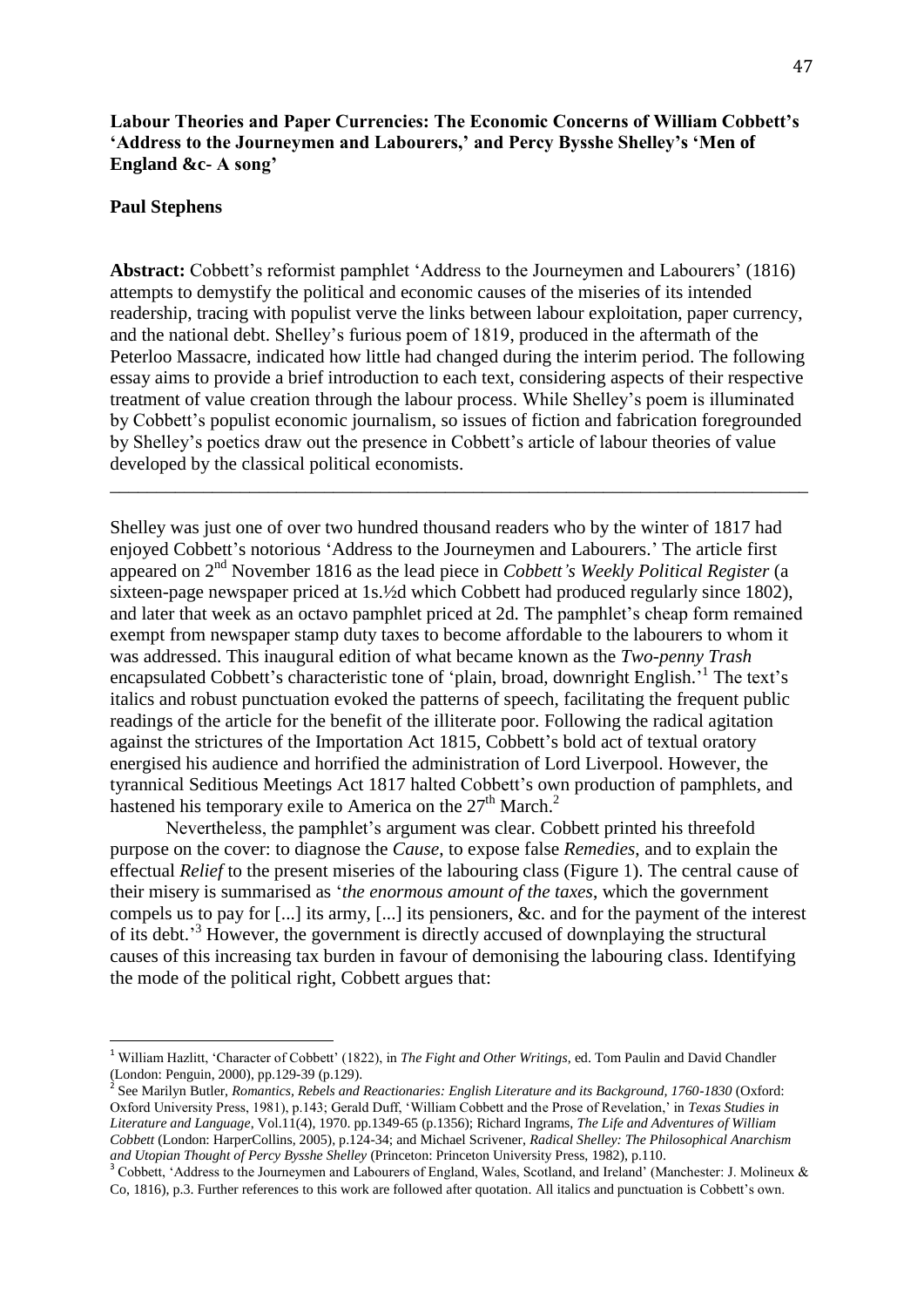emissaries of corruption are now continually crying out against the *weight* of the *poorrates* [...] Their project is, to deny relief to all who are *able to work*. But what is the use of your being *able* to work, if no one will, or can, give you work? (p.8)

The process is abetted by 'the hired press [who] call you the *Scum* of society' (p.10). Cobbett summarises the false remedies offered to his assumed reader by such commentators as comprised of suggestions 'to narrow the limit of parish relief, to prevent you from marrying in [...] youth, or to thrust you out to seek your bread in foreign lands' (p.3). However, the article concludes by insisting that the effectual relief to present corruption should reject violent agitation in favour of petitioning for '*reform* in the Commons [...] to [give] every payer of *direct taxes* a vote' (p.11). Cobbett's overarching claim that 'We want *great alteration*, but we want *nothing new*' emphasises his untarnished reverence for existing 'constitutional laws' such as the 1689 Bill of Rights (p.12), while simultaneously signifying the tensions of his own 'reactionary Radicalism.' 4

Cobbett's argument is rooted in contemporary formulations of the labour theory of value. Leading with the thesis that 'all the resources of a country [...] spring, from the *labour* of its people' (p.3), he argues for reform on the grounds that 'labourers and their families have a right [...] to relief from the purses of the rich' because 'no riches [exist] [...] which they, by their labour, have not assisted to create' (p.9). This insistence on the centrality of labour in the creation of both wealth and commodity value echoes the foundational political economy of Adam Smith. Smith had argued that 'The word VALUE' encompasses both 'the utility of some particular object' and 'the power of purchasing other goods which the possession of that object conveys,' termed respectively "value in use" and "value in exchange."<sup>5</sup> The use value of any commodity (to its possessor) embodies all avoided 'toil,' and consequently (and despite the fluctuations of market bargaining) 'Labour [...] is the real measure of the exchangeable value of all commodities.<sup>56</sup> However, he draws a clear distinction between exchange value and monetary price:

Labour alone [...] never varying in its own value, is [...] [the] real standard by which the value of all commodities can at all times and places be estimated and compared. It is their real price; money is their nominal price only<sup>7</sup>

Smith's theory was developed by David Ricardo, whose broader exploration of scarcity highlighted the conditions under which the 'real' value of labour becomes (in practice) variable, emphasising both 'the varying price of [...] necessaries, on which the wages of labour are expended,' but also how the labour process is itself 'modified by the employment of machinery and other fixed and durable capital.' 8 Terence Hoagwood observes how Ricardo's focus on the intensification of the labour process reveals the inexorable 'reification of capital' over use value in early capitalism, embedded in the creation and extraction of profit. Capital value constitutes a 'fabricated' form of abstracted value whose 'spurious autonomy' Hoagwood likens in kind to the nominal money-form itself.<sup>9</sup>

 4 Leonora Nattrass, *William Cobbett: The Politics of Style* (Cambridge: Cambridge University Press, 1995), p.115. 5 Smith, *An Inquiry into the Nature and Causes of the Wealth of Nations: A Selected Edition* (1776), ed. Kathryn Sutherland (Oxford: Oxford University Press, 1998), p.34. 6 *Ibid*., p.36, 37.

<sup>7</sup> *Ibid*., p.39.

<sup>&</sup>lt;sup>8</sup> Ricardo, *The Principles of Political Economy and Taxation* (1817), 3<sup>rd</sup> ed. (London: J.M. Dent, 1911), p.8, 18.

<sup>9</sup> Hoagwood, *Skepticism & Ideology: Shelley's Political Prose and its Philosophical Context from Bacon to Marx* (Iowa City: University of Iowa Press, 1988), p.187-9.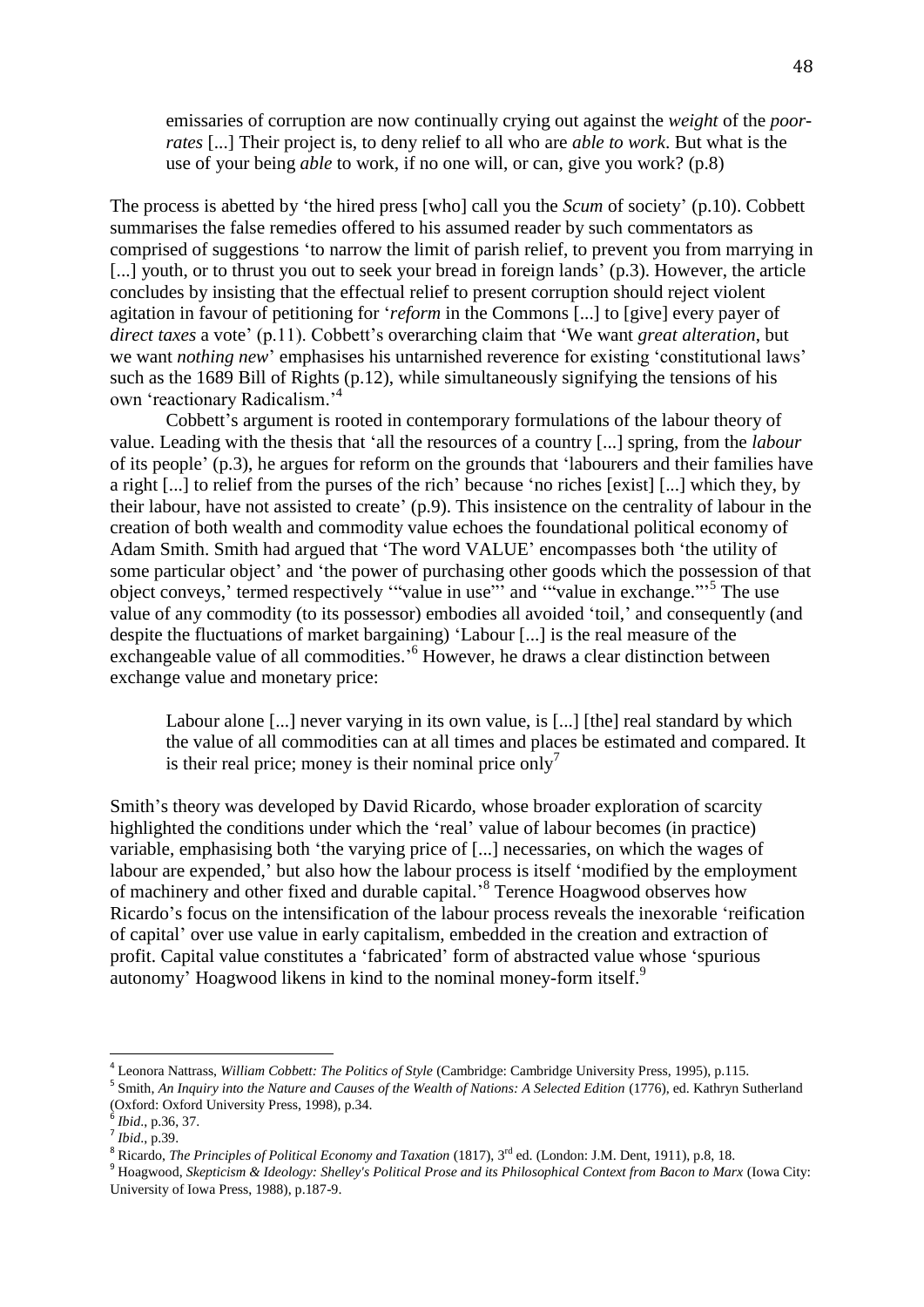TO THE JOURNEY Laboure OF **Lualand** WALES, SCOTLAND, AND IRELAND. On the Cause of their present Miseries; on the Measures which have produced that Cause, on the Remedics which some foolish, and some cruel and insolent, Men have proposed; and on the line of conduct which Journeymen and Labourers ought to pursue in order to obtain effectual Relief, and to assist in promoting the Tranquillity, and restoring the Happiness of their Country. BY WILLIAM COBBETT. PRINTED FOR THE PROPRIETORS, BY J. MOLINEUX and CO. RIDING'S-COURT, ST. MARY'S-GATE. 1816.

Figure 1: Title page of William Cobbett's 'Address to the Journeymen and Labourers of England, Wales, Scotland, and Ireland,' Manchester: J. Molineux & Co, 1816. (14cm x 21.5cm). Image reproduced by permission of the library of Nuffield College, University of Oxford.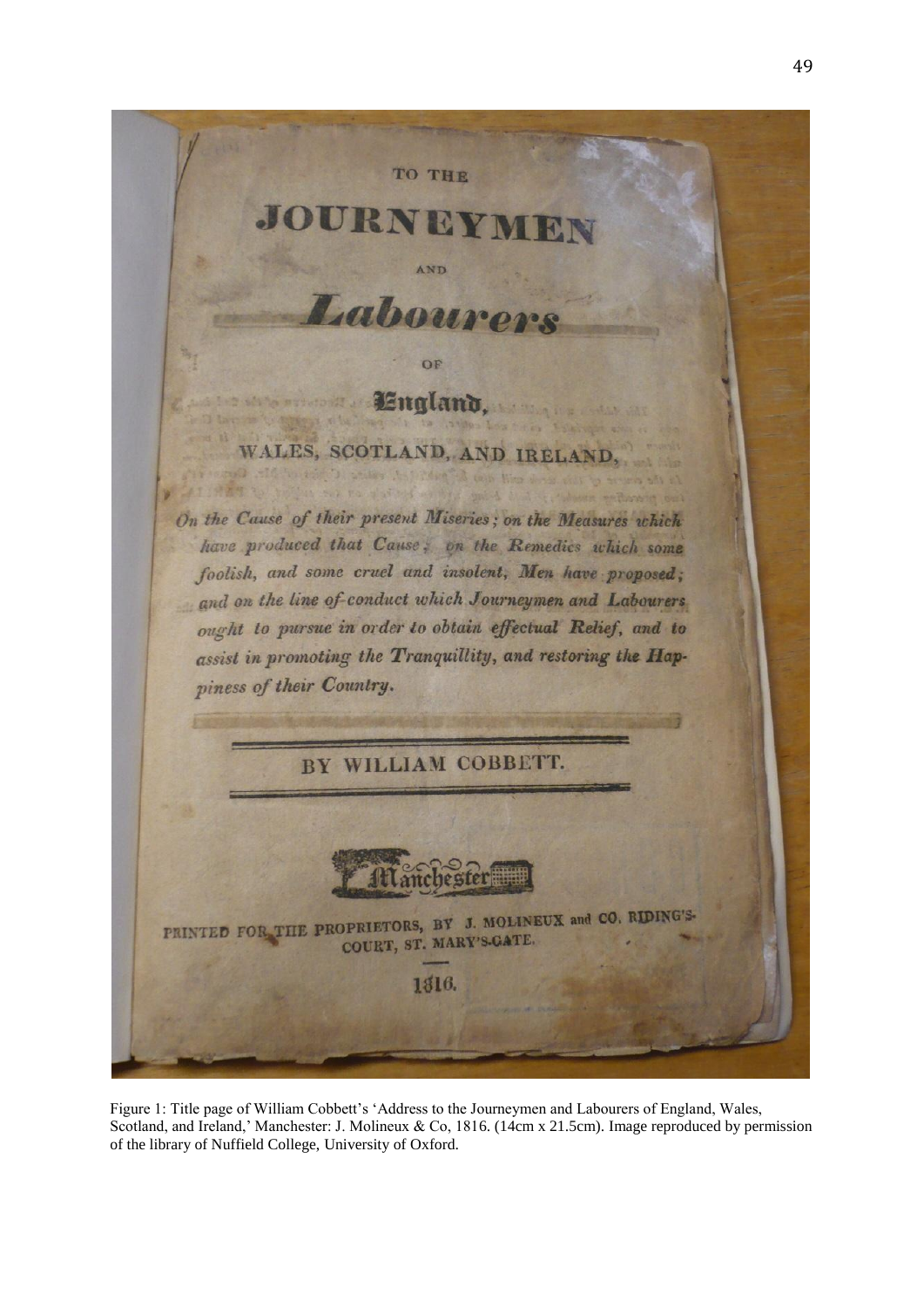While avoiding the perceived complexities of Ricardian vice, Cobbett's pamphlet articulates these theoretical formulations implicitly to explain the measures he sees as causing his readers' misery. Rejecting the claim that tax rates had in recent years been reduced, Cobbett explains in simple terms the reality of inflationary stealth tax upon material necessities:

[If] four years ago, I had 100 pounds to pay in taxes, then 120 bushels of wheat would pay my share. If I have *now* 75 pounds to pay in taxes, it will require 190 bushels [...] Consequently, though my taxes are *nominally* reduced, they are in reality, greatly augmented. This has been done by the legerdemain of paper-money (p.4)

Cobbett's example draws together a number of his own *explicit* economic concerns. For Cobbett, the present depreciation of currency is rooted in the 1797 Bank Restrictions Act. The Act forced the Bank of England to suspend the conversion of banknotes for gold coinage, and, in effect, to abandon their initial *de facto* gold standard. Although attempting to prevent a bank run (in response to the public's own fears of French invasion), the Act signified that the nominal value of circulating paper currency far exceeded the country's gold reserves. However, prior governments themselves had inexorably increased the volume of papermoney as a measure to service the interest on the national debt; itself originally contracted from the (then) newly established Bank of England in 1694 to finance the government's war machine. Yet until the 1816 Coinage Act established the gold standard in an attempt to curb the issue, the Liverpool government had continued to print paper-money to finance its recent Napoleonic wars, engendering an inflationary cut to the purchase power of the labour wage, while simultaneously extracting further taxes to service its debt interest.<sup>10</sup>

Cobbett was enraged. His principle critique of the relationship between fiat currency and the national debt had formed a series of *Register* articles between 1810-11, later compiled in *Paper Against Gold* (1815). However, his inaugural pamphlet formed his first serious attempt to address directly in print those labourers most heavily afflicted by the government's monetary and fiscal policies. Cobbett asserts that, between the American Revolutionary conflicts (1775-83) and Napoleon's defeat (1815), 'wars have ADDED 36 millions a year to the interest of the Debt, and 55 millions a year to [...] the taxes!' (p.5). Bringing these statistics closer to home, he follows his description of inflationary stealth tax with a list of commodities such as 'shoes, salt, beer' subject to indirect taxation of 'one half of what you pay for the article itself' (p.9-10). Yet it is the very issue of surreptitious taxation which Cobbett cites to dissuade his reader from violent revolt against small-scale producers; the 'Bakers, Brewers, Butchers' (p.13).<sup>11</sup> He reasons that, despite the '*lowering wages* [reduced] purchase power] [...] your employers cannot give to you, that which they have not,' because 'the weight of the taxes [...] [press] us *all* to the earth, *except those who receive their incomes out of those taxes*' (p.13). Nonetheless, his attempt to downplay entrepreneurial profit extraction by the disingenuous claim that 'They all sell as cheap as they can' (p.13) suggests a rhetorical attempt to encourage the more affluent readership of his pricier newspaper to join the labourers in petitioning for reform. The corresponding attempt to sell his article as a cheap pamphlet put his critique of inflation into material practice.

 $\overline{\phantom{a}}$ 

<sup>10</sup> For a detailed discussion of these events, see Patrick Brantlinger, *Fictions of State: Culture and Credit in Britain, 1694- 1994* (Ithaca; London: Cornell University Press, 1996), p.110-6; Kenneth Neill Cameron, 'Shelley, Cobbett, and the National Debt', in *The Journal of English and Germanic Philology*, Vol.42(2), 1943. pp.197-209; and Catherine Gallagher, *The Body Economic: Life, Death, and Sensation in Political Economy and the Victorian Novel* (Princeton, N.J.: Princeton University Press, 2006), p.17-8.

<sup>&</sup>lt;sup>11</sup> Cobbett echoes Smith's famous assertion that 'It is not from the benevolence of the butcher, the brewer, or the baker, that we expect our dinner, but from their regard to their own self-interest.' See Smith, *Wealth of Nations*, p.22.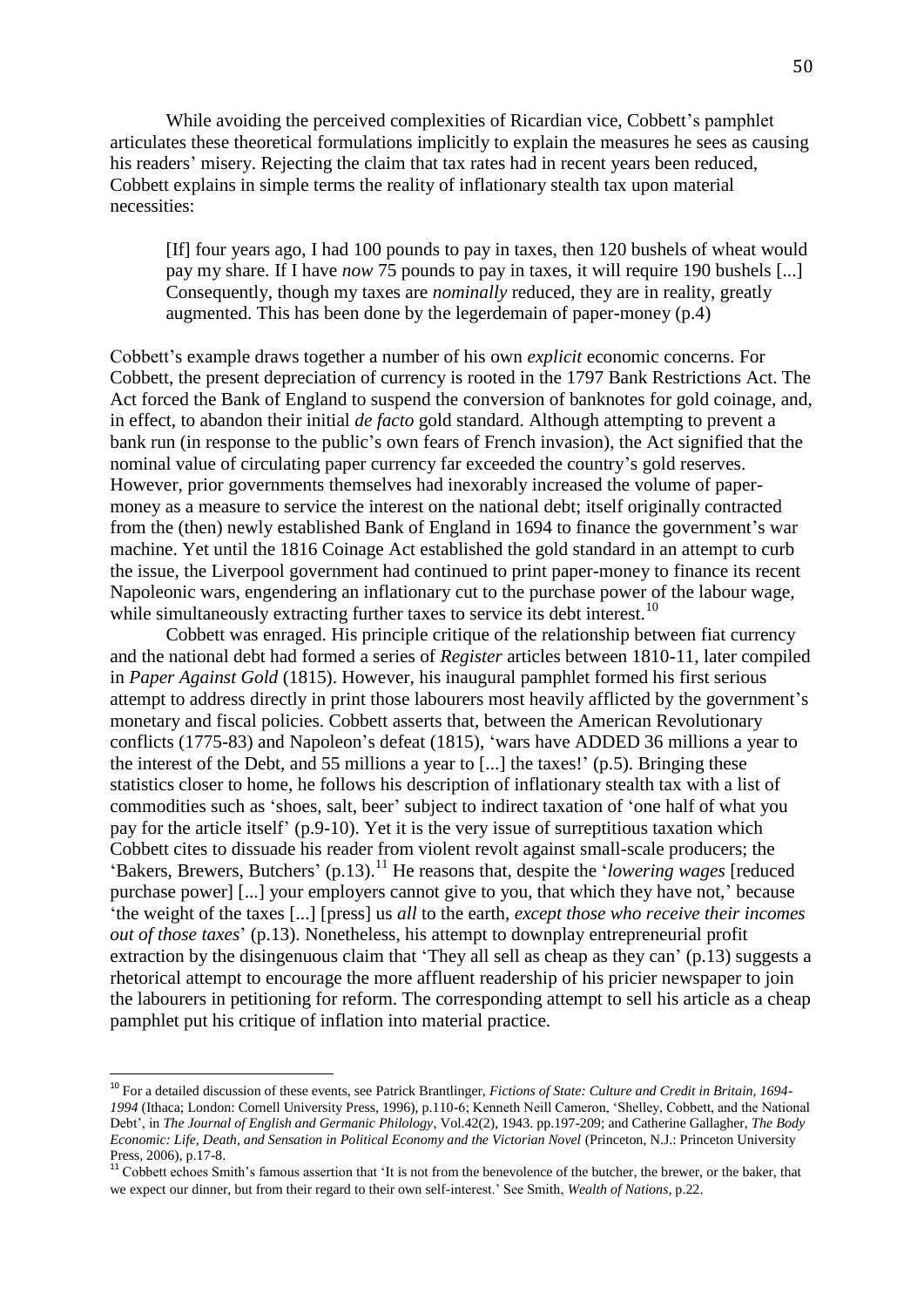Shelley trumpeted his debt to Cobbett's populist economics. In *A Philosophical View of Reform* (*View*)- suppressed for a century until published in 1920- he reproduces Cobbett's explicit arguments concerning paper currency, national debt, and labour exploitation, and urges his intended audience to 'read Cobbett's *Paper Against Gold.*' <sup>12</sup> Shelley also echoes Ricardo in recognising the subspecies of aristocratic 'drones' comprised of 'government pensioners' and 'bankers' that are distinct from 'hereditary land-owners' in having replaced force with financial fraud in order to 'enjoy the profit of the labour of others.<sup>13</sup> Yet instead of echoing Cobbett's often straightforward 'demonology' of drones,<sup>14</sup> Shelley emphasises their broader personification of class-relations in the early capitalist mode of production, arguing that the 'hereditary aristocracy [...] took the measures which created this other.' 15 Nonetheless, with a subtle stab of the poet's nib he damns the drones by compounding their economic opportunism with the accusation that they 'poison the literature of the age.<sup>'16</sup> For Shelley, almost nothing could be worse.

The subtle relationship between literature and labour exploitation suggested in *View*  forms a central theme of Shelley's 'Men of England &c- A song' ('Song'). In contrast to the immediate notoriety of Cobbett's pamphlet, Shelley's 'Song' languished unread in his Larger Silsbee Notebook until published posthumously by Mary Shelley in  $1839$ .<sup>17</sup> Shelley's faircopy manuscript of the poem shows the original title written in Mary's hand (Figures 2), a title she altered upon publication to 'Song: To the Men of England.<sup>'18</sup> The added preposition suggests a didactic address to an implied (labouring) reader *à la* Cobbett's pamphlet, compounded by Mary's accompanying claim that '[Shelley] believed that a clash between the two classes of society was inevitable, and he eagerly ranged himself on the people's side.' 19 However, the impact is muted by the prior omission of the poem from her first edited collection of Shelley's poetry (1824), later reasoning that 'in those days of prosecution for libel they could not be printed.<sup>20</sup> Such caution was far from Shelley's impulse, who wrote to Leigh Hunt in 1820 to seek help publishing 'a little volume of popular songs wholly political, & destined to awaken & direct the imagination of the reformer.<sup>221</sup> Yet Mary's reticence reveals her conviction in Shelley's ability to translate his eagerness into verse:-

 $\overline{\phantom{a}}$ 

<sup>12</sup> Shelley, *A Philosophical View of Reform* (1819), in *The Major Works*, ed. Zachary Leader and Michael O'Neill (Oxford: Oxford University Press, 2003), pp.636-73 (p.826n). For a detailed discussion of Cobbett's influence on *View*, see Philip Connell, *Romanticism, Economics and the Question of 'Culture'* (Oxford: Oxford University Press, 2001), p.188-233; and Richard Holmes, *Shelley: The Pursuit* (London: Harper Perennial, 2005), p.364, 593. Shelley had previously sent Cobbett a pamphlet he had composed in 1817, entitled 'A Proposal for Putting Reform to the Vote Throughout the Kingdom, by the Hermit of Marlow.' See Gerald McNiece, *Shelley and the Revolutionary Idea* (Cambridge, Mass: Harvard University Press, 1969), p.85.

<sup>&</sup>lt;sup>13</sup> Shelley, *View*, p.651-2. Ricardo notes the forming 'monied class; [...] [who] live on the interest of their money ...

<sup>[</sup>employed] in loans to the more industrious part of the community.' See Ricardo, *Principles*, p.49.

<sup>14</sup> E. P. Thompson, *The Making of the English Working Class* (New York: Pantheon Books, 1963), p.766.

<sup>&</sup>lt;sup>15</sup> Shelley, *View*, p.653. See also Karl Marx, *Capital: A Critique of Political Economy, Vol.1* (1867), trans. Ben Fowkes, ed. Ernest Mandel (London: Penguin in Association with New Left Review, 1990), p.179.

<sup>16</sup> Shelley, *View*, p.652.

<sup>&</sup>lt;sup>17</sup> The details of the manuscript's history are drawn from Shelley, *The Witch of Atlas Notebook: A Facsimile of Bodleian MS*. *Shelley adds., e.6* (1819-20), ed. Carlene A Adamson (New York; London: Garland, 1997), p.xxxvi; and *The Harvard Shelley Poetic Manuscripts* (1822), ed. Donald H. Reiman (New York; London: Garland, 1991), p.xxxviii, 179.

<sup>18</sup> Shelley, 'Song: To the Men of England' (1819), in *The Poetical Works of Percy Bysshe Shelley*, Vol. III, ed. Mary Wollstonecraft Shelley (London: Edward Moxon, 1839), pp.186-7.

<sup>19</sup> Mary Wollstonecraft Shelley, 'Note on Poems of 1819,' in *The Poetical Works of Percy Bysshe Shelley*, Vol. III, pp.205- 10 (p.207).

<sup>20</sup> *Ibid*.

<sup>21</sup> Quoted in Holmes, *Shelley: The Pursuit*, p.593.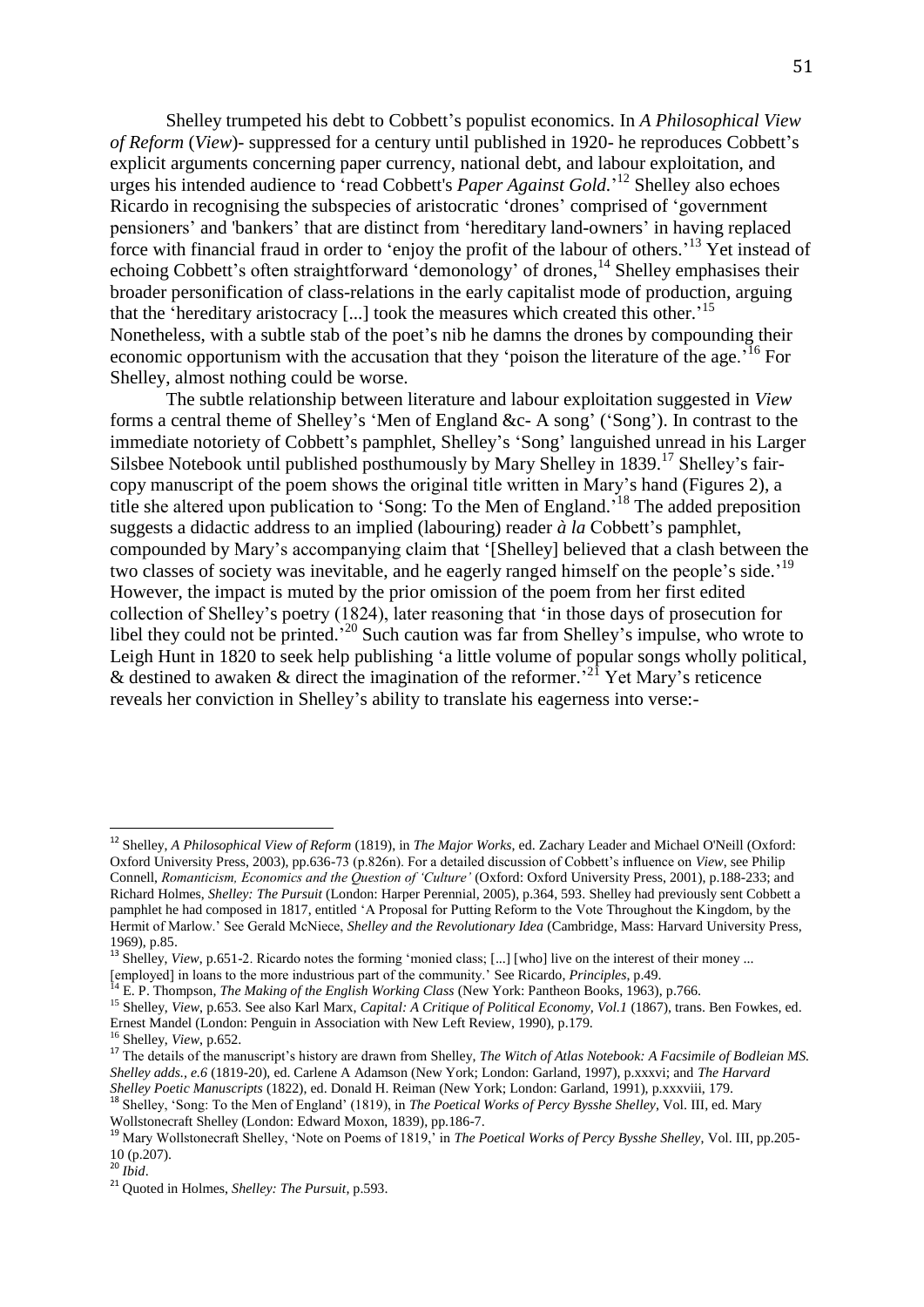men of England - &c-A song Men of England wherefore floryh In the words who long the how? Wherefore weave with tril I can Wherefor feed I dotter & sam Thou ingrateful demen who would When they payted page That there stragles drond man spile Barr ye Willow, comfort, calm By what is it get hay

Figure 2: Bodleian. MS. Shelley adds. c.4, Folio 75 verso (Percy Bysshe Shelley, 'Men of England &c- A song,' stanzas 1-4, holograph fair copy). Image reproduced by permission of The Bodleian Library, University of Oxford.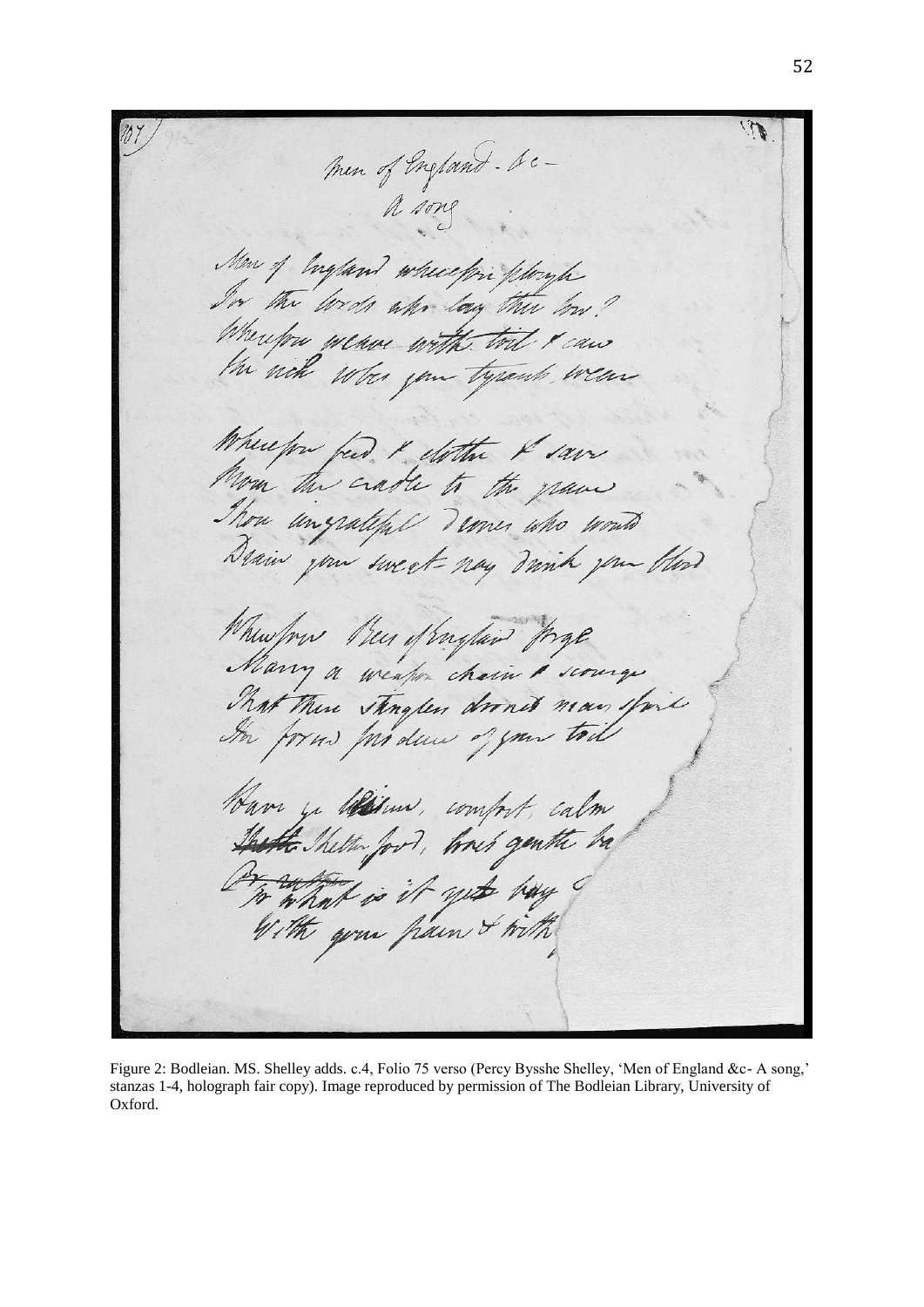Men of England, wherefore plough For the lords who lay ye low? Wherefore weave with toil and care The rich robes your tyrants wear?

Wherefore feed, and clothe, and save, From the cradle to the grave, Those ungrateful drones who would Drain your sweat -nay, drink your blood? $2^{22}$ 

The poem re-produces the themes, techniques and tone of political articles such as Cobbett's pamphlet. The characteristic devices of Cobbett's prose include anaphora, parallel structuring, rhetorical questioning, and subject-verb-object sentence construction.<sup>23</sup> Shelley's opening quatrains feature each device, and like Cobbett keep the drones offstage to permit the poetnarrator's uninterrupted address to the labourers. Yet while Cobbett employs first-person pronouns to rhetorically position himself alongside his reader, Shelley's poet-narrator reveals a spatial detachment through second-person pronouns ('ye'/'your'). Nonetheless, his empathetic attachment to the labourer's cause is instead conveyed through poetic device; with liquid alliteration and iambic pulse conveying an ironic awareness of the supposed organic order of aristocratic rule (l.2), and steady trochaic feet and repeated conjunctions (ll.3, 5) conveying the corresponding 'repetitions of labour-history and its dehumanizing mechanizations.' <sup>24</sup> The dialectic between these two processes is embodied in 'rich robes,' where alliteration and spondee entwine the tight-weaved toil of the subordinated labourer with the tyrant rich in cultured robe and natural role, each cloaking 'the reality of the exploiter's complete dependence on the [labour] of the producers.<sup>25</sup> This enactment of 'ideological inversion<sup>26</sup> is emphasised through the aural pun on the tyrant's 'wear' and the poet-narrator's anaphoric 'Wherefore.' Deflecting attention from the formal couplet rhyme ('care'/'wear'), the pun enacts how any conscientious 'care' invested by the labourer into robe-weaving is a symptom of inversion, with the labourer distracted from the reality of oppressive social relations within the existing mode of production.<sup>27</sup>

Having suggested a linguistic dimension to political discourse in the poem's world, the poet-narrator continues to identify issues critiqued by both Cobbett and the classical political economists:

Wherefore, Bees of England, forge Many a weapon, chain, and scourge, That these stingless drones may spoil The forced produce of your toil?

 $\overline{a}$ 

<sup>&</sup>lt;sup>22</sup> Shelley, 'Song: To the Men of England' (1819), pp.186-7 (p.186), ll.1-8. Further references to this work are given after quotation in the text by line number.

<sup>23</sup> Lynne Lemrow, 'William Cobbett's Journalism for the Lower Orders,' in *Victorian Periodicals Review*, Vol.15(1), 1982.  $pp.11-20.$ 

<sup>24</sup> Susan J. Wolfson, 'Popular Songs And Ballads: Writing the "Unwritten Story" in 1819,' in *The Oxford Handbook of Percy Bysshe Shelley*, ed. Madeleine Callaghan, Anthony Howe, and Michael O'Neill (Oxford: Oxford University Press, 2013), pp.341-59. (p.354).

<sup>25</sup> Jeffery M. Paige, *Coffee and Power: Revolution and the Rise of Democracy in Central America* (Cambridge, Mass.; London: Harvard University Press, 1997), p.340.

<sup>26</sup> Hoagwood, *Skepticism & Ideology*, p.192.

<sup>&</sup>lt;sup>27</sup> Although analysing the poem's specifically proto-Marxian imagery is beyond the scope of this essay, it is worth noting that Shelley's metaphor of lethal blood-drinking to embody issues of labour exploitation mirror Marx's own crucial assertion that 'Capital is dead labour which, vampire-like, lives only by sucking living labour.' See Marx, *Capital*, p.342.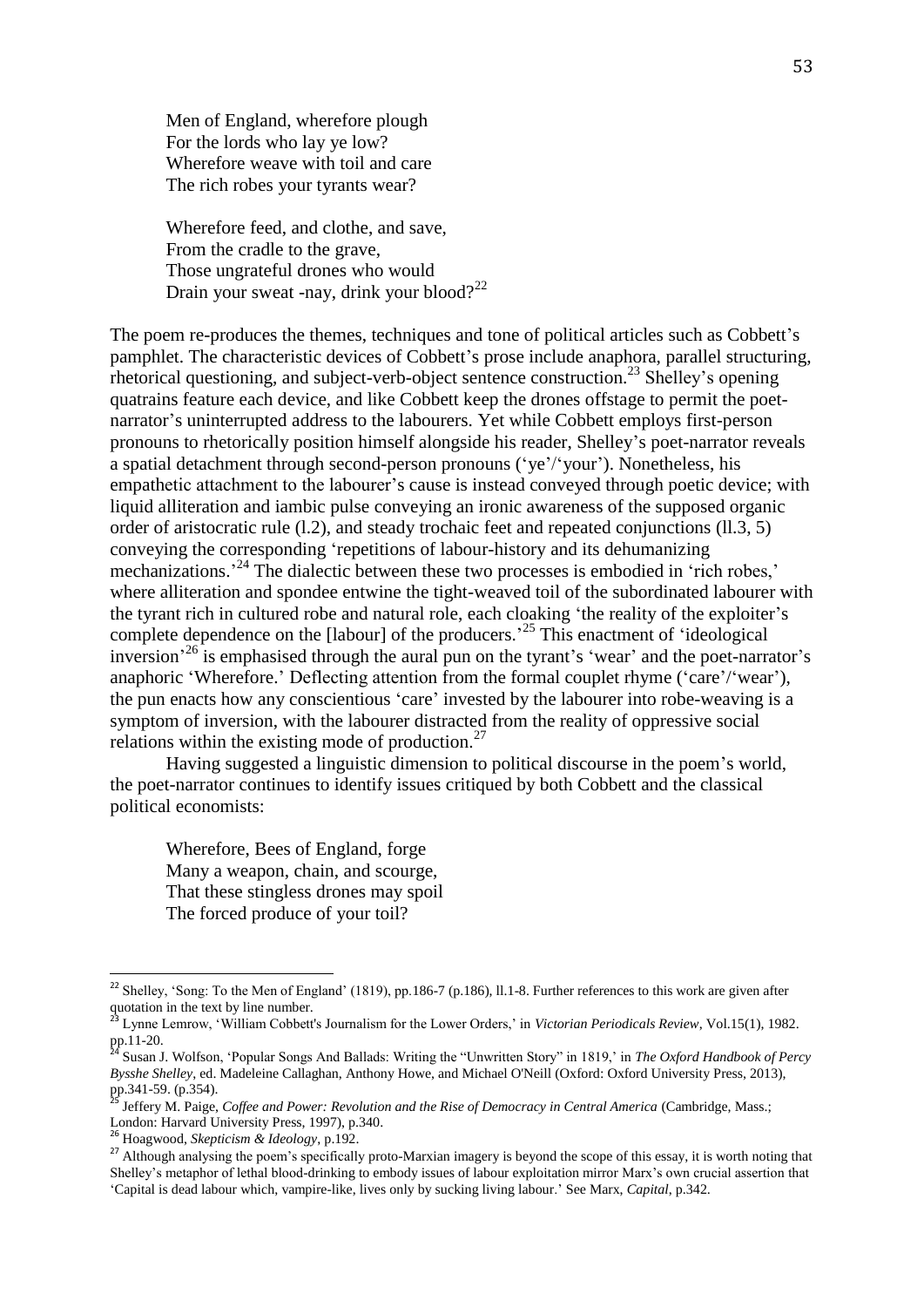Have ye leisure, comfort, calm, Shelter, food, love's gentle balm? Or what is it ye buy so dear With your pain and with your fear? (ll.9-16)

While exchanging 'Men' for 'Bees' levels labourer and sinecure-drone to challenge the conventional, hierarchical image of the social hive, the contrasting stinglessness of individual drones stresses instead their broader systemic function.<sup>28</sup> The labourer-Bees' forging of weaponry figuratively condenses the process by which tax is extracted from the labourer's wage to service interest on the national debt (itself signifying warfare). Simultaneously, 'forge' conveys both Cobbett and Shelley's view that the government's paper-money is nothing more than forged, 'fabricated pieces of paper.<sup>29</sup> The pun embodies the inextricable relationship between these two issues, while foreshadowing the fricative of 'forced' to emphasise the related, oppressive social relations. The dual signification of 'forge' is mirrored in 'spoil:' the latter word embodying both the drones' *plunder* of labour-produced commodities and the *destruction* of (Smithian) 'real' labour value through the reification of capital.

The opening couplet of stanza four lists human anthropological satisfactions in reverse order of necessity to evoke how tyranny chips them away (ll.13-4). The couplet-concluding 'love's gentle balm' relates to Malthusian arguments for population control, whose warnings against the procreations of youthful marriage Cobbett's pamphlet flags as one of the proffered false remedies for labour misery.<sup>30</sup> However, the implied negative answer to the rhetorical question locates both poet-narrator and subject in a world in which Malthusian population controls *are already enforced*, shocking the reader into recognising other manifestations of labour oppression. The exploitation of essential ambiguities in monetary vocabulary ('save'/'buy so dear') to evoke the broader dialectics of political economy forms one of the poem's central linguistic strategies.

While Shelley's 'Song' forges poetry to convey the abstractions of political economy, he elsewhere describes the tensions which exist between the two disciplines.<sup>31</sup> While broadly opposing the poet's 'all-penetrating spirit' to the 'political economist' (mechanical 'promoters of utility'), he nonetheless perceives the foundational 'poetry in these [latter] systems of thought' due to their status as linguistic 'authors of revolutions in opinion.<sup>32</sup> Applying this argument to 'Song,' the transition from stanza five to six enacts the poet-narrator's attempt to reinvigorate the 'elements of verse<sup>33</sup> within the theories of political economy, and in doing so, revolutionise within the poem's linguistic world the tyrannical mode of production:

 $\overline{a}$ 

<sup>28</sup> In contrast, the core moral claim of *Fable of the Bees* insists that an individualised 'Fraud, Luxury, and Pride must live / Whilst we the Benefits receive.' See Bernard Mandeville, *The Fable of The Bees: or, Private Vices, Public Benefits* (1728), ed. Phillip Harth (Harmondsworth: Penguin, 1970), p.76.

<sup>29</sup> Shelley, *View*, p.651.

<sup>30</sup> Thomas Malthus, *An Essay on the Principle of Population* (1798), ed. Geoffrey Gilbert (Oxford: Oxford University Press, 2008), p.41-3. Clearly a crucial issue for Shelley, a line drafted for 'Song' laments '<O> not to miscreate,- abstain.' See Shelley, *The Witch of Atlas Notebook*, p.38-9.

<sup>&</sup>lt;sup>31</sup> Shelley, *A Defence of Poetry* (1821), in *The Major Works*, ed. Zachary Leader and Michael O'Neill (Oxford: Oxford University Press, 2003), pp.674-701.

<sup>&</sup>lt;sup>32</sup> *Ibid.*, p.701, 694, 695, 679. Shelley anticipates aspects of Michel Foucault's analysis of Ricardo's development of Smith's thought, which for Foucault illustrates the transition from the classical to the modern *episteme*. See Foucault, *The Order of Things: An Archaeology of the Human Sciences* (1970) (London: Routledge, 2002), p.275-86.

<sup>33</sup> Shelley, *Defence*, p.679.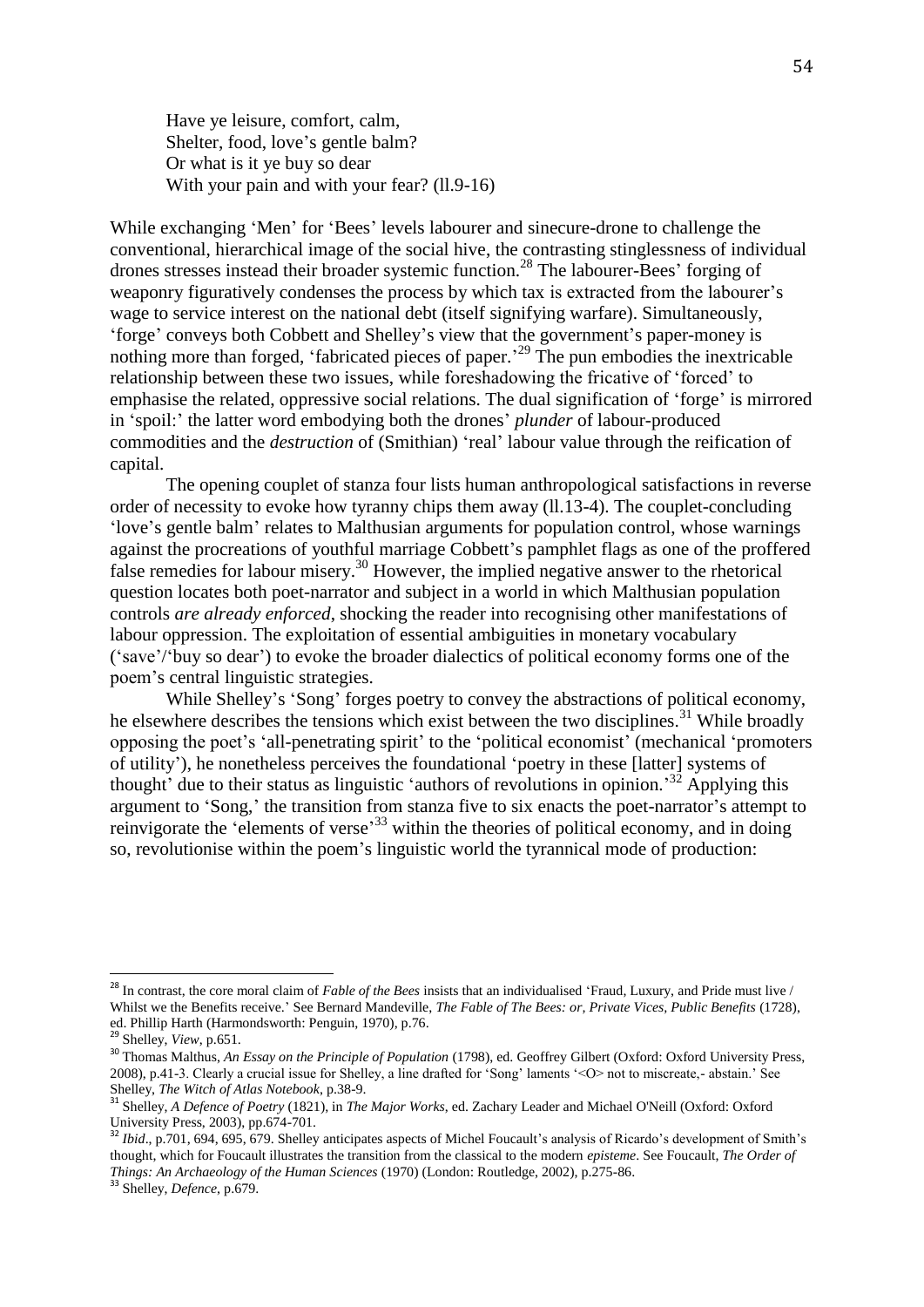The seed ye sow, another reaps; The wealth ye find, another keeps; The robes ye weave, another wears; The arms ye forge, another bears.

Sow seed, -but let no tyrant reap; Find wealth, -let no imposter heap; Weave robes, -let not the idle wear; Forge arms, -in your defence to bear. (ll.17-24)

Stanza five re-emphasises the repetitive labour processes of ll.3-5, with unvaried iambic tetrameter and parallel structuring conveying the shared graft of different labours. However, the emphatic spondees of stanza six herald the repositioned operative verb at the start of each line, symbolically wrenching the means of production away from each embodiment of exploitation. These imperatives reunite the verb (the labour) with the noun (the commodity), reversing on a linguistic level the reification of capital value from the labour process.<sup>34</sup> Yet having enacted the revolution formally, the poem concludes with an ambiguous tonal turn at stanza seven:

Shrink to your cellars, holes, and cells; In halls ye deck another dwells. Why shake the chains ye wrought? Ye see The steel ye tempered glance on ye.

With plough and spade, and hoe and loom, Trace your grave, and build your tomb, And weave your winding-sheet, till fair England be your sepulchre! (ll.25-32)

 $\overline{\phantom{a}}$ 

One reading suggests a subtle act of free-indirect discourse, through which the tyrant wrenches the poet-narrator's linguistic medium to reaffirm his authority over the labour force, whose dwellings' soft sibilants (1.25) jar with the harsh plosive consonance of the newlydemanded verb-acts ('Shrink'/'deck'/'shake'). A more probable interpretation sees the poetnarrator itself goading the labourers within the poem's world to enact the decrees of the preceding stanzas, and by extension, goad the reader to follow suit. However, while l.29 echoes 'The Digger's Song' to evoke the direct action of the True Levellers,<sup>35</sup> the closing context of these labour-verbs renders them lethal rather than liberating to the commodity producer, a recourse to social history echoing Cobbett's own evocation of neglected political struggle.

Bringing some of these observations together, the poem-world of Shelley's 'Song' envisions a dialectical relationship between poetics and political struggle, where linguistic capacity to forge radical outcomes is enacted by the struggle between the labouring 'unwitting anti-poets,' <sup>36</sup> and the tyrannical mechanizations of *homo economicus*. While Shelley's 'Song' is clearly illuminated by the themes of Cobbett's pamphlet, the poem's own linguistic

<sup>&</sup>lt;sup>34</sup> Smith recognised the labour-verb homology that entwines commodity production with the production of discourse, arguing that 'Verbs must necessarily have been coeval with [...] the formation of language.' See Smith, 'Considerations Concerning the First Formation of Languages' (1767), in *Adam Smith: Selected Philosophical Writings*, ed. James R. Otteson (Exeter: Imprint Academic, 2004), pp.194-209 (p.202); and Foucault, *The Order of Things*, p.103.

<sup>&</sup>lt;sup>35</sup> 'With spades and hoes and ploughs, stand up now.' See Gerrard Winstanley, 'The Digger's Song,' in *The Law of Freedom*; *and Other Writings*, ed. Christopher Hill (Cambridge: Cambridge University Press, 1983), pp.393-5 (p.393). <sup>36</sup> Wolfson, 'Popular Songs And Ballads,' p.354.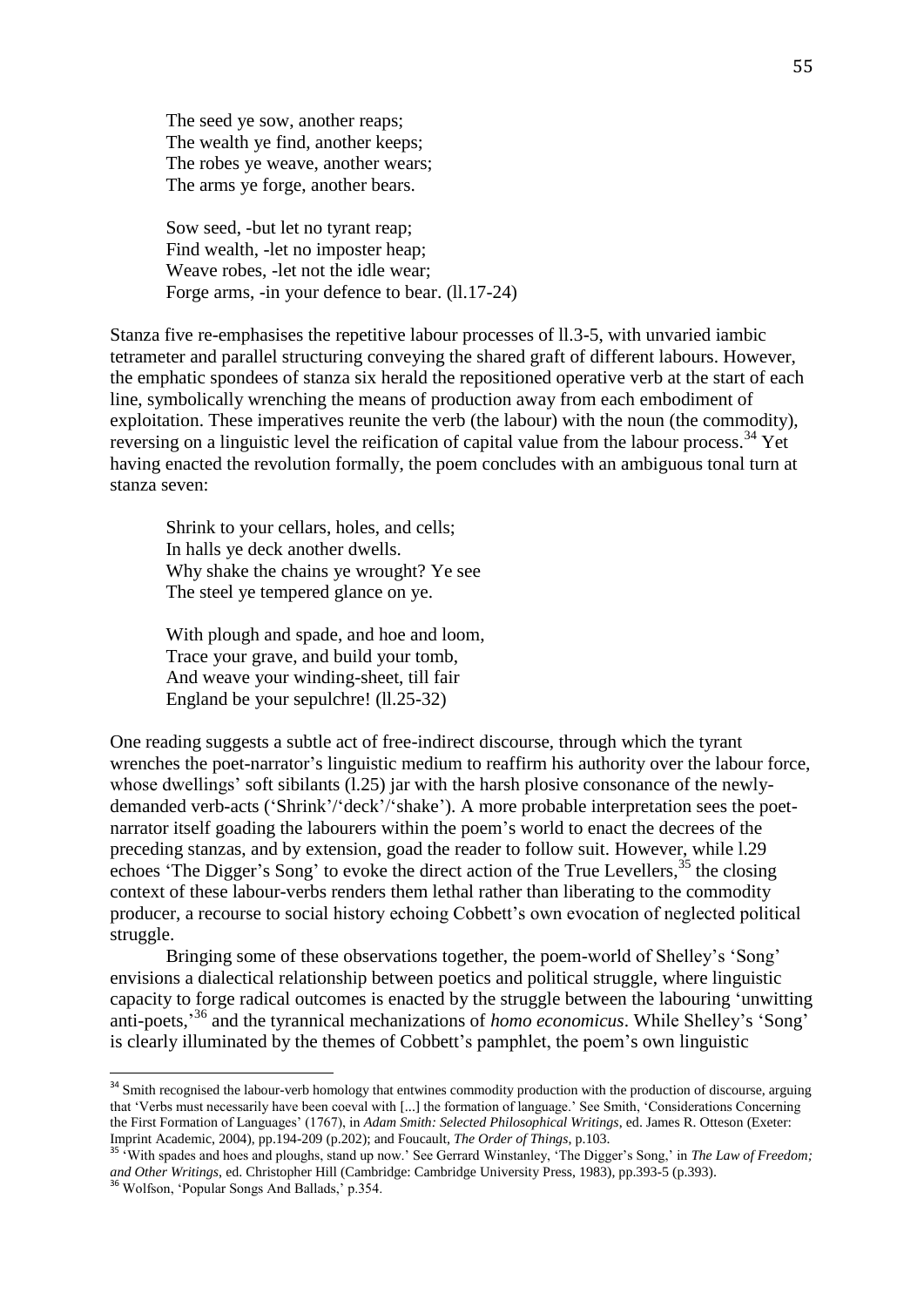resources foreground language as constitutive in the production of these themes themselves. Yet while some critics have argued boldly that 'The economist is [...] a poet, a maker of fictions<sup>37</sup> Cobbett's own journalistic critique of paper-money seems to engender a degree of scepticism within his own textual productions towards fictional representation. Nearing the end of his article, he insists that the cause of reform is thwarted by the very small-scale producers defended against violent agitation, whose '*supineness* and want of *public spirit*' (p.14) engenders an insensibility to literature's capacity to effect social change:

[Their] humanity [...] is all fiction. They weep over the tale of woe in a novel; but round their "decent fireside," never was compassion felt for a real sufferer, or indignation at the acts of a powerful tyrant (p.15)

However, Cobbett consistently appeals to his own reader's aesthetic and religious response to the metaphorical profundity of Exodus, quoting directly from Book 5:6-14 to align the plight of the Israelites with contemporary labour oppression (p.8). Like Shelley's 'Song', Cobbett positions the labouring class itself as the principle receptive audience of the poetic, who unlike Shelley's poisoning drones and Cobbett's weeping small-scale producers, are empowered to appropriate the poetic to effect political and economic transformation; to force an exchange of the decent fireside for 'the electric life which burns within [the poet's] words.' 38

 $\overline{\phantom{a}}$ 

<sup>37</sup> Kurt Heinzelman, *The Economics of the Imagination* (Amherst: University of Massachusetts Press, 1980), p.50.

<sup>38</sup> Shelley, *Defence*, p.701.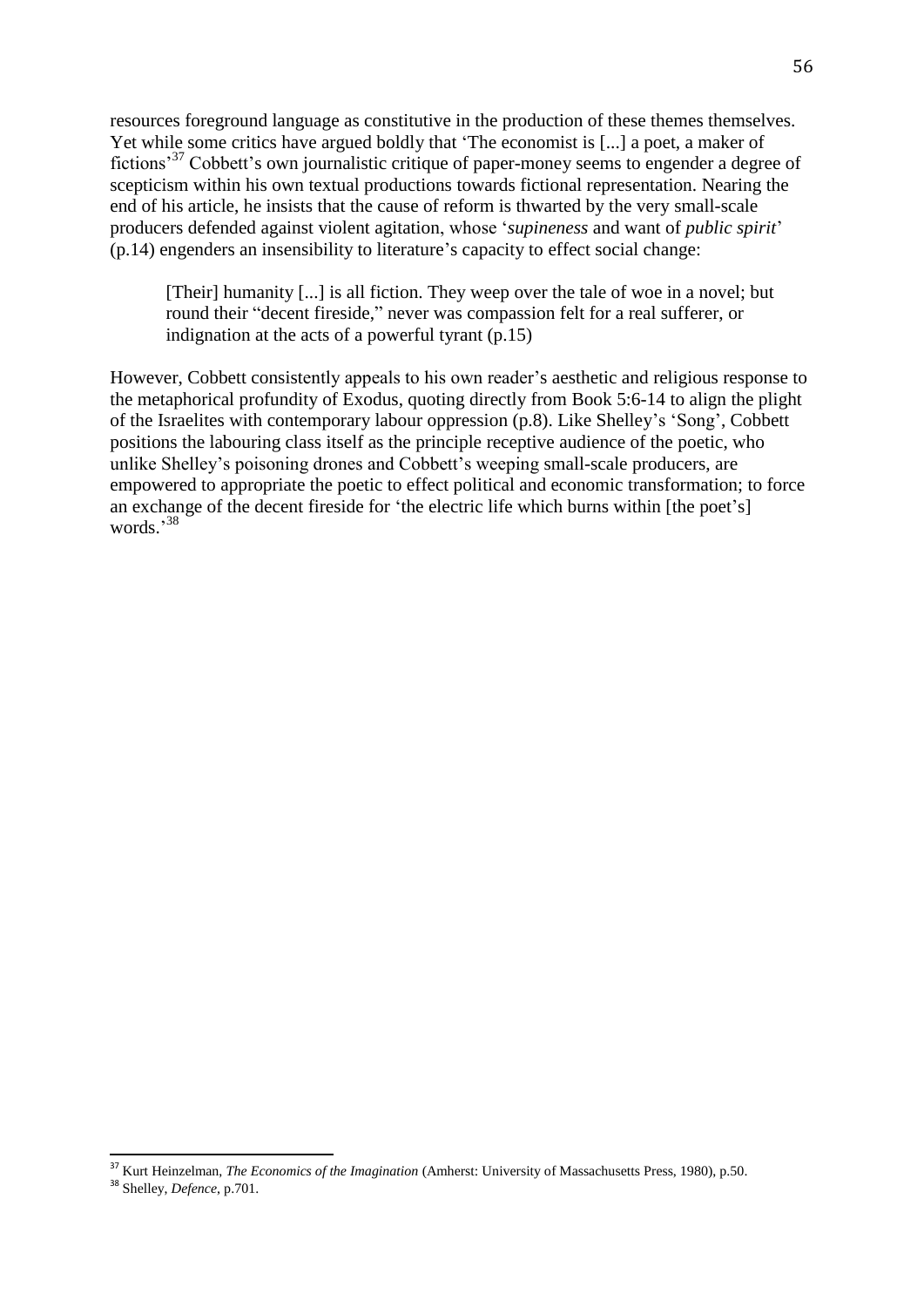### **Bibliography**

## **Manuscript Sources**

- Bodleian. MS. Shelley adds. c.4, Folio 75 verso (Percy Bysshe Shelley, 'Men of England &c-A song,' stanzas 1-4, autograph fair copy).
- Bodleian. MS. Shelley adds. c.4, Folio 76 recto (Percy Bysshe Shelley, 'Men of England &c-A song,' stanzas 5-8, autograph fair copy).
- Bodleian. MS. Shelley adds. e.6, page 17 (Percy Bysshe Shelley, poetry draft lines).

# **Primary Sources**

- Cobbett, William, 'Address to the Journeymen and Labourers of England, Wales, Scotland, and Ireland,' Manchester: J. Molineux & Co, 1816.
- Hazlitt, William, 'Character of Cobbett' (1822), in *The Fight and Other Writings*, ed. Tom Paulin and David Chandler, London: Penguin, 2000. pp.129-139
- Malthus, Thomas, *An Essay on the Principle of Population* (1798), ed. Geoffrey Gilbert, Oxford: Oxford University Press, 2008.
- Mandeville, Bernard, *The Fable of The Bees: or, Private Vices, Public Benefits* (1728), ed. Phillip Harth, Harmondsworth: Penguin, 1970.
- Marx, Karl, *Capital: A Critique of Political Economy, Vol.1* (1867), trans. Ben Fowkes, ed. Ernest Mandel, London: Penguin in Association with New Left Review, 1990.
- Ricardo, David, *The Principles of Political Economy and Taxation* (1817), 3<sup>rd</sup> ed., London: J.M. Dent, 1911.
- Shelley, Mary, 'Note on Poems of 1819,' in *The Poetical Works of Percy Bysshe Shelley*, Vol. III, ed. Mary Wollstonecraft Shelley, London: Edward Moxon, 1839.
- Shelley, Percy Bysshe, 'Song to the Men of England' (1819), in *The Poetical Works of Percy Bysshe Shelley*, Vol. III, ed. Mary Wollstonecraft Shelley, London: Edward Moxon, 1839. pp.186-187.
- ----- *A Philosophical View of Reform* (1819-20), in *The Major Works*, ed. Zachary Leader and Michael O'Neill, Oxford: Oxford University Press, 2003. pp.636-73.
- ----- *The Witch of Atlas Notebook: A Facsimile of Bodleian MS. Shelley adds., e.6* (1819-20), ed. Carlene A Adamson, New York; London: Garland, 1997.
- ----- *A Defence of Poetry* (1821), in *The Major Works*, ed. Zachary Leader and Michael O'Neill, Oxford: Oxford University Press, 2003. pp.674-701.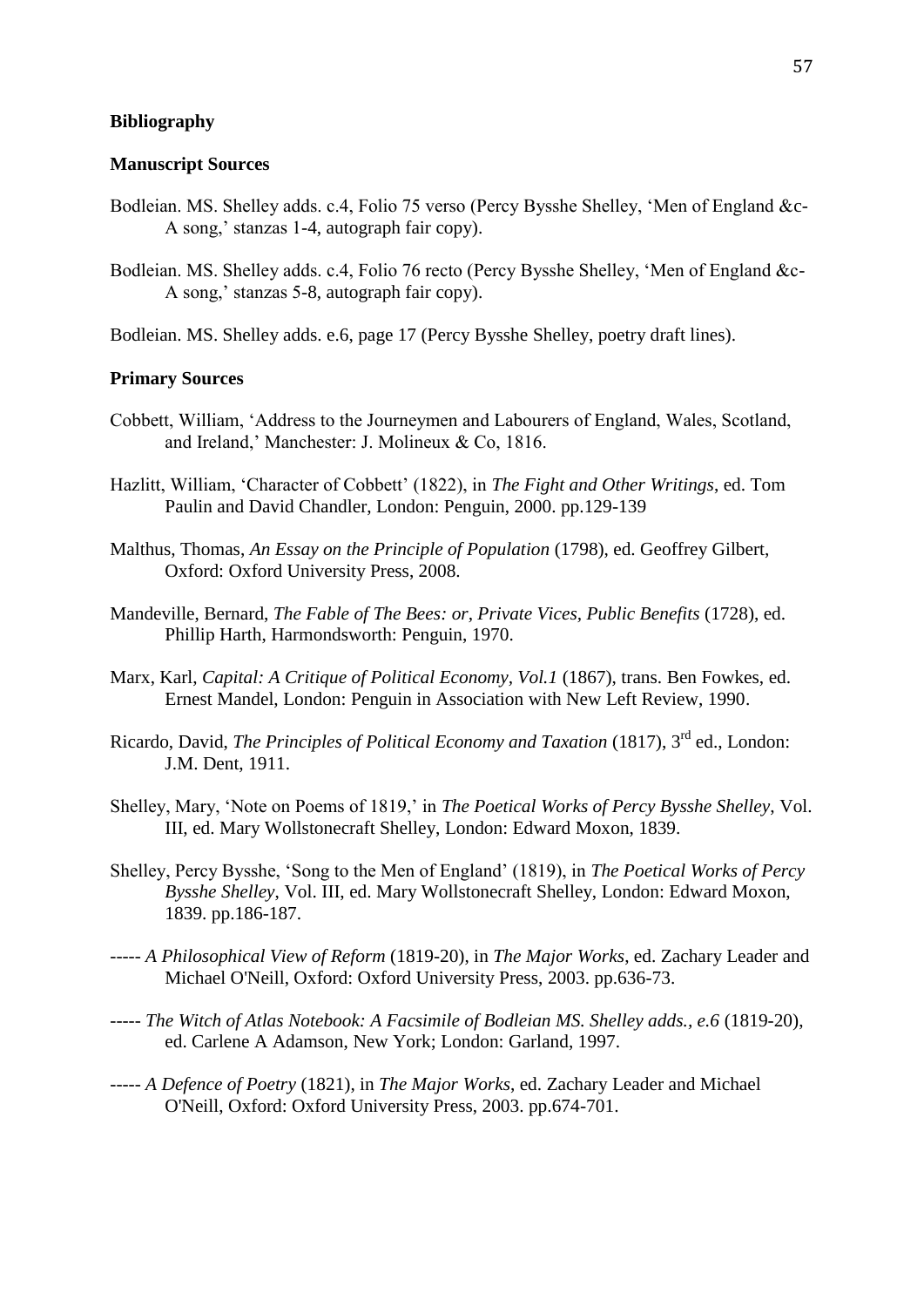- ----- *The Harvard Shelley Poetic Manuscripts: Facsimiles of the Two Harvard Shelley Fair-Copy Notebooks donated by Edward A. Silsbee and Manuscripts of Shelley's Poetry, Bequeathed by George E. Woodberry; (MS. Eng. 258.2, MS. Eng. 258.3 and fMS. Eng. 822), together with leaves earlier removed from MS. 258.2 and now in the Bodleian Library and the Pierpont Morgan Library* (1822), ed. Donald H. Reiman, New York; London: Garland, 1991.
- Smith, Adam, 'Considerations Concerning the First Formation of Languages' (1767), in *Adam Smith: Selected Philosophical Writings*, ed. James R. Otteson, Exeter: Imprint Academic, 2004. pp.194-209.
- ----- *An Inquiry into the Nature and Causes of the Wealth of Nations: A Selected Edition* (1776), ed. Kathryn Sutherland, Oxford: Oxford University Press, 1998.
- Winstanley, Gerrard, 'The Digger's Song,' in *The Law of Freedom; and Other Writings*, ed. Christopher Hill, Cambridge: Cambridge University Press, 1983. pp.393-395.

# **Secondary Sources**

- Brantlinger, Patrick, *Fictions of State: Culture and Credit in Britain, 1694-1994*, Ithaca; London: Cornell University Press, 1996.
- Butler, Marilyn. *Romantics, Rebels and Reactionaries: English Literature and its Background, 1760-1830*, Oxford: Oxford University Press, 1981.
- Cameron, Kenneth Neill, 'Shelley, Cobbett, and the National Debt', in *The Journal of English and Germanic Philology*, Vol.42(2), 1943. pp.197-209.
- Connell, Philip, *Romanticism, Economics and the Question of 'Culture*,*'* Oxford: Oxford University Press, 2001.
- Duff, Gerald, 'William Cobbett and the Prose of Revelation,' in *Texas Studies in Literature and Language*, Vol.11(4), 1970. pp.1349-1365.
- Foucault, Michel, *The Order of Things: An Archaeology of the Human Sciences* (1970), London: Routledge, 2002.
- Gallagher, Catherine, *The Body Economic: Life, Death, and Sensation in Political Economy and the Victorian Novel*, Princeton, N.J.: Princeton University Press, 2006.
- Heinzelman, Kurt, *The Economics of the Imagination*, Amherst: University of Massachusetts Press, 1980.
- Hoagwood, Terence, *Skepticism & Ideology: Shelley's Political Prose and its Philosophical Context from Bacon to Marx*, Iowa City: University of Iowa Press, 1988.

Holmes, Richard, *Shelley: The Pursuit*, London: Harper Perennial, 2005.

Ingrams, Richard, *The Life and Adventures of William Cobbett*, London: HarperCollins, 2005.